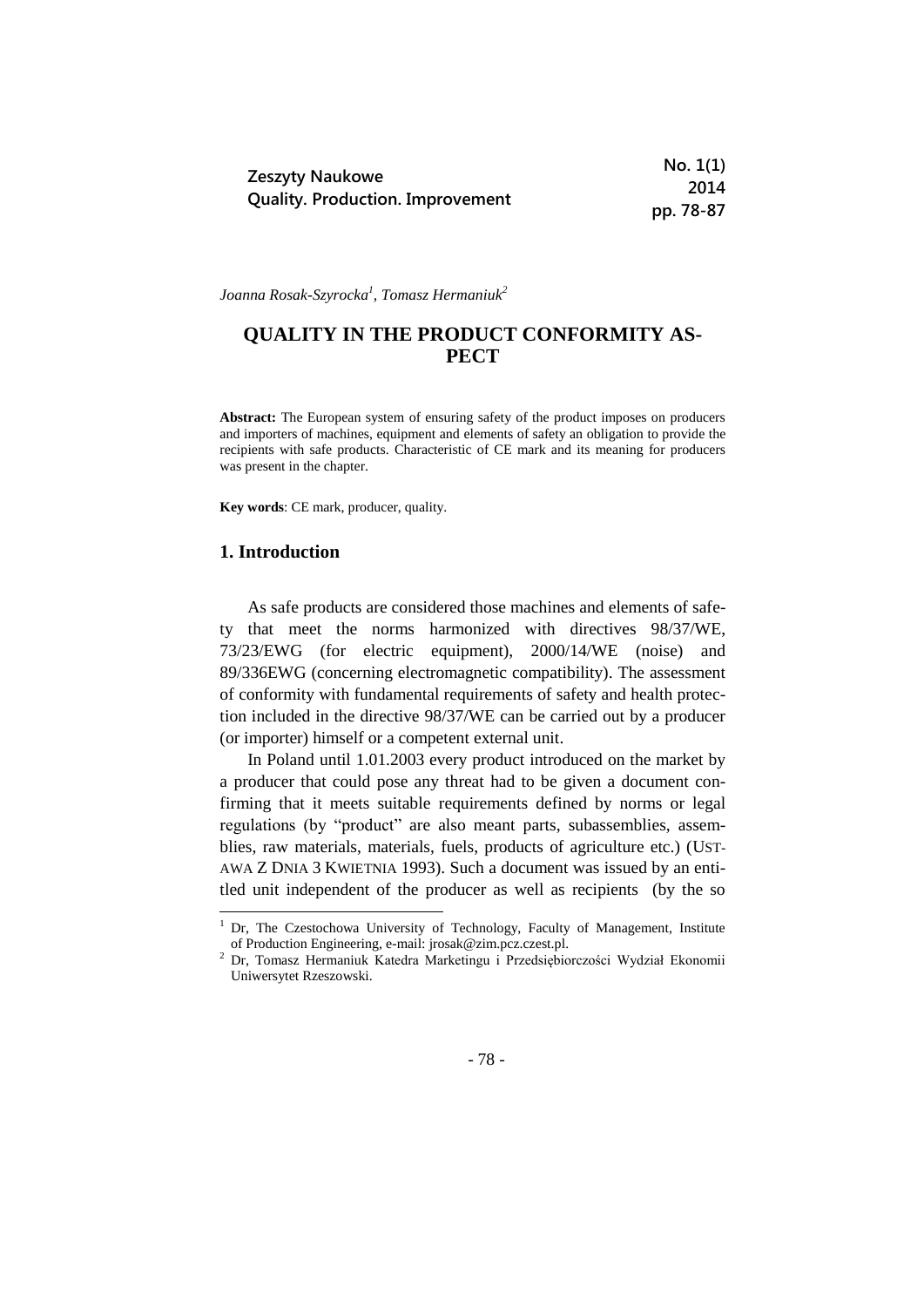|                                         | No. 1(1)  |
|-----------------------------------------|-----------|
| Zeszyty Naukowe                         | 2014      |
| <b>Quality. Production. Improvement</b> | pp. 78-87 |

called third part) (USTAWA Z DNIA 22 LIPCA 1999). This document authorized the producer to put a product on the domestic market. It bore the name of a certificate. The so called B mark of safety is connected with certification of the product and it should be used for marking all the products that could pose threat to life, health and the environment. Mark B signifies that a given product, if used according to the conditions defined by the manufacturer (producer) does not pose hazard to life and health and is environmentally friendly. According to legal acts it stopped being in force on 1 January 2003, that is (WALCZAK M. 2004), before joining the European Union by Poland.

At present there is no obligation to obtain B mark which is optional. Yet, the products imported to Poland from the countries outside the European Union have to bear B mark. In countries belonging to the European Union (EU) the articles put on the market have to bear only CE marking which confirms conformity of the product with suitable directives, the so called "New and Global Approach" (WALCZAK M. 2004). The Institute of Certification IATM (Institute of Advanced Technologies Manufacture) carries out certification in the scope of optional B mark of safety for machines, devices and tools. That mark constitutes a guarantee recognizable in the whole country that purchased merchandise is safe in the highest degree. It is often a recipient's requirement, particularly in the industrial branch and it decides about competitive superiority at the time of the free market. Certification for obtaining a B mark in the Institute of Certification IATM is carried out through certification of conformity with the requirements of harmonized norms as well as national and international norms, normative documents, norms and directives of regional organizations. In the case of machines and devices such aspects, among others, are checked:

- Technical and traffic documentation (TTD), Conditions of technical acceptance (CTA).
- Design documentation.
- Manufacture of equipment with regard to TTD and CTA.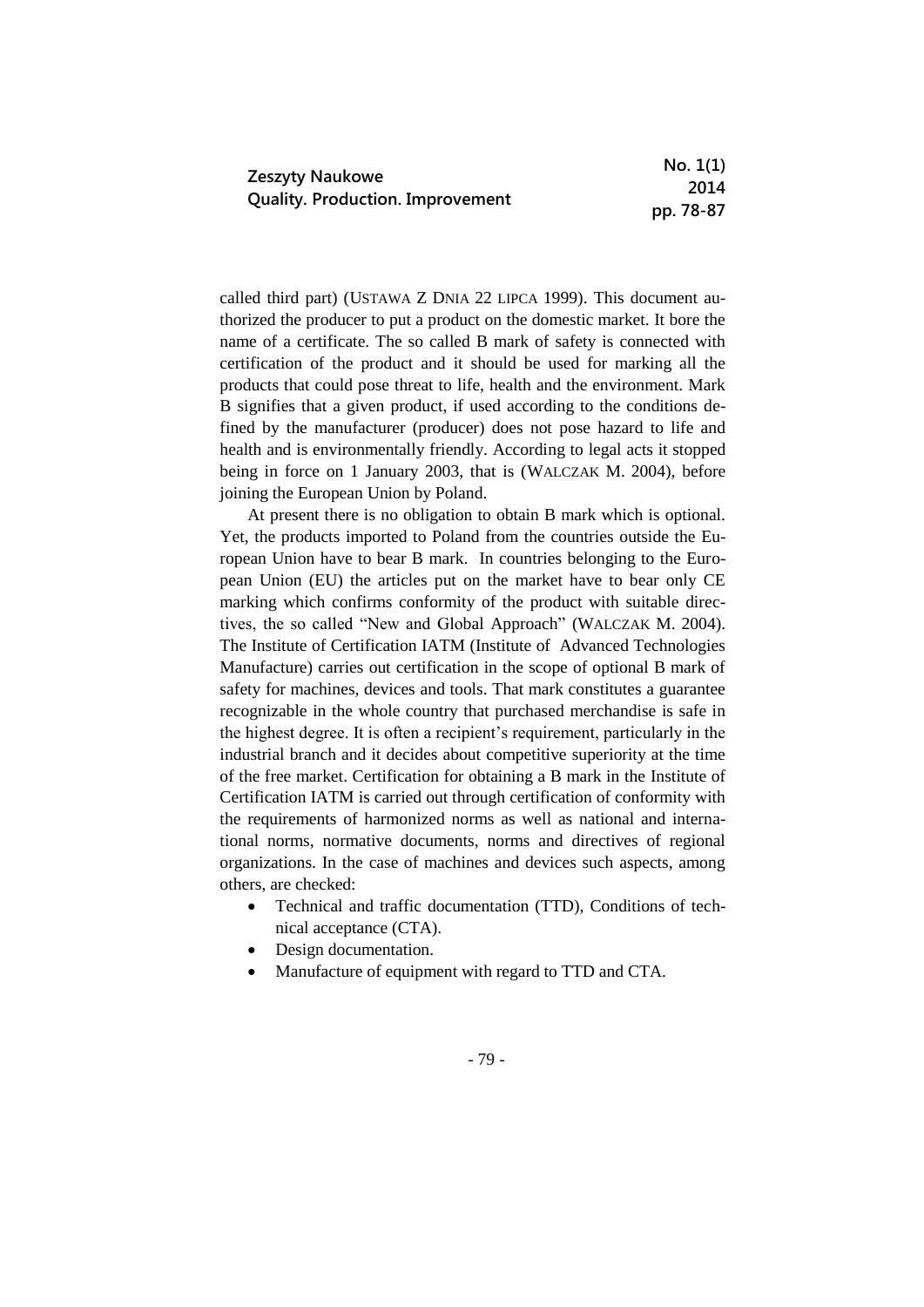|                                         | No. 1(1)  |
|-----------------------------------------|-----------|
| Zeszyty Naukowe                         | 2014      |
| <b>Quality. Production. Improvement</b> | pp. 78-87 |

- Meeting the requirements for individual subassemblies and assemblies.
- Machine performance without load and with load.
- Functional features (e.g. fang diameter, weight).
- Works.

In the case of tools there are checked:

- Identifiability.
- Conditions of technical acceptance (CTA).
- Packaging.
- Instruction manual.
- External appearance.

The product marked with a B mark was regarded as safe, it sold more easily and the buyer was certain that there were not hazards to life and health. After Poland's joining the European Union new Union principles of putting products on the market came in the force. According to those principles, the producer is obliged to confirm the consistency of a manufactured product with the fundamental requirements of the directives of the new approach of the harmonized norms applying to that product.

# **2. CE mark characteristic**

A declaration of conformity issued by the producer and placing CE marking on the product are evidence certifying that consistency. With Poland joining the EU, the domestic market has become part of a homogeneous EU market whose one of the basic principles is the principle of a free flow of commodities. The lack of customs barriers and border control caused that commodities are transported without bigger problems from the country of the producer to the states where there are markets for them. The consequence of that may be a situation in which consumers in the country of destination have problems with the interpretation of the markings binding in the country of origin, from which the commodities have been shipped. That problem has become an inspiration for the introduction of CE marking (European Conformity) (WIŚNIEWSKA M. 2005). CE marking is defined by the Union institutions themselves as a passport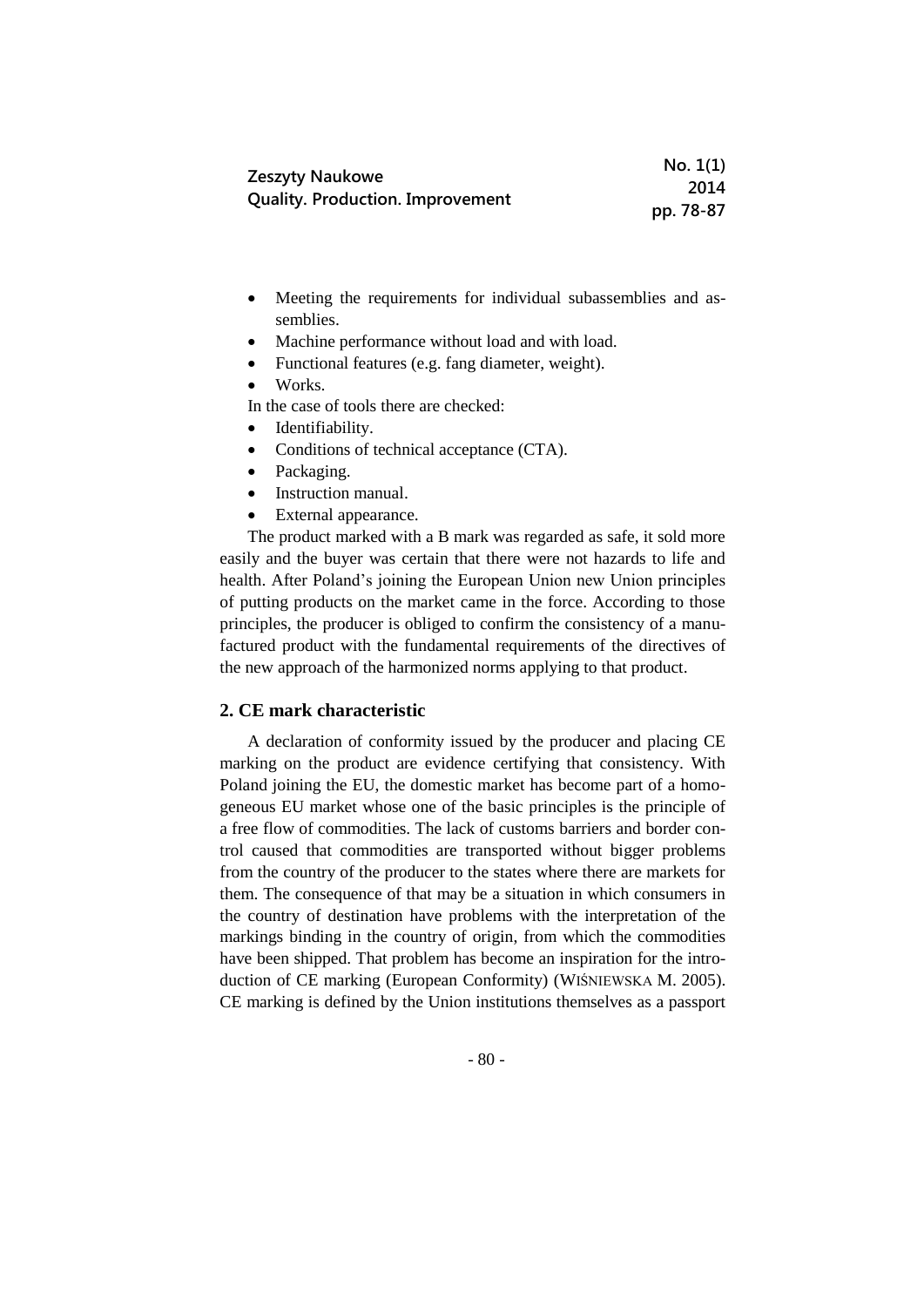|                                         | No. 1(1)  |
|-----------------------------------------|-----------|
| <b>Zeszyty Naukowe</b>                  | 2014      |
| <b>Quality. Production. Improvement</b> | pp. 78-87 |

that allows producers to introduce their products onto all markets of member states of the European Union and associate states within the so called European Economic Area (i.e. also Norway, Iceland and Liechtenstein), without formalities that prevail in the countries without harmonized legislation relating to the safety of products.

CE marking is applied in industry in such branches, as:

- household equipment,
- electronic equipment of general use,
- electronic components,
- heating, ventilation, air-conditioning,
- lighting,
- industrial steering equipment,
- wires and cables,
- electronic engines,
- information technology equipment,
- telecommunication equipment,
- cable fix-ups,
- medical equipment (active and not active),
- medical equipment (IVD products),
- medical equipment (laboratory equipment)
- According to the directives of the New Approach the following prod-

ucts require placing CE marking:

- active medical implants,
- cranes,
- emission of noise in the environment by equipment designed for outdoor use,
- vachts,
- electromagnetic compatibility,
- machines,
- explosive materials for civil use,
- non automatic weighing equipment,
- law voltage electric equipment,
- simple pressure reservoirs,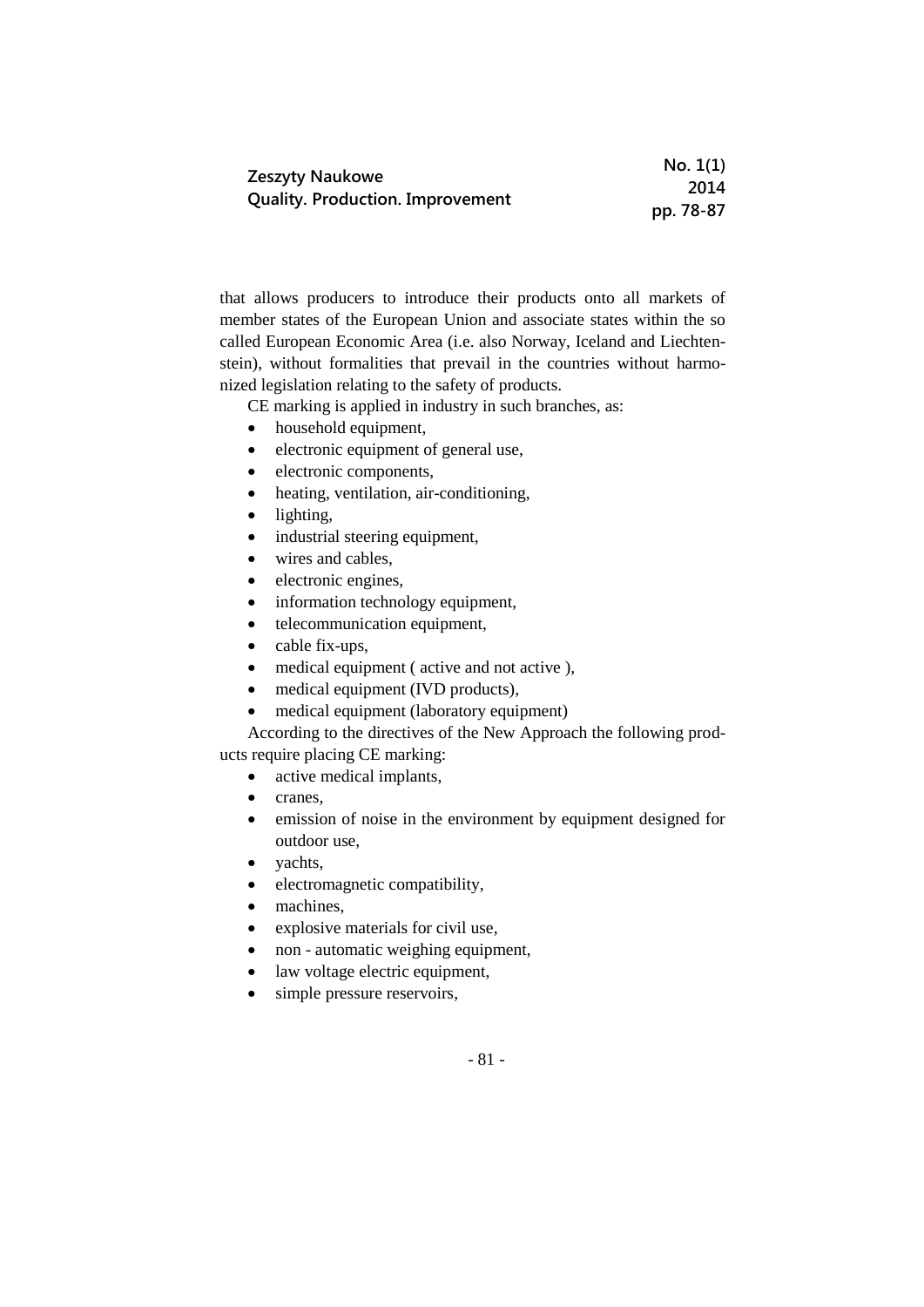|                                         | No. 1(1)  |
|-----------------------------------------|-----------|
| Zeszyty Naukowe                         | 2014      |
| <b>Quality. Production. Improvement</b> | pp. 78-87 |

- watt hour efficiency of refrigerators and freezers,
- watt hour efficiency of water heaters,
- watt hour efficiency of fluorescent lighting stabilizers,
- means of individual protection,
- equipment for use in explosive atmosphere,
- pressure equipment,
- gas equipment,
- medical equipment,
- diagnostic equipment in vitro,
- cable equipment for the transport of people,
- radio equipment and telecommunication terminals,
- construction products and building products,
- toys.

### **3. Procedure for obtaining the CE mark**

The algorithm of the manufacturer's procedure leading to obtaining a CE marking has been shown on Fig. 1. The Directives of the New Approach include only fundamental requirements connected with safety, health, consumer protection and environmental protection, while the remaining technical details are included in appropriate harmonized European norms (EN). The directives of the New Approach are applied to the products that are introduced onto the market of the EU including the products brought from the area outside UE or the products that have been changed significantly.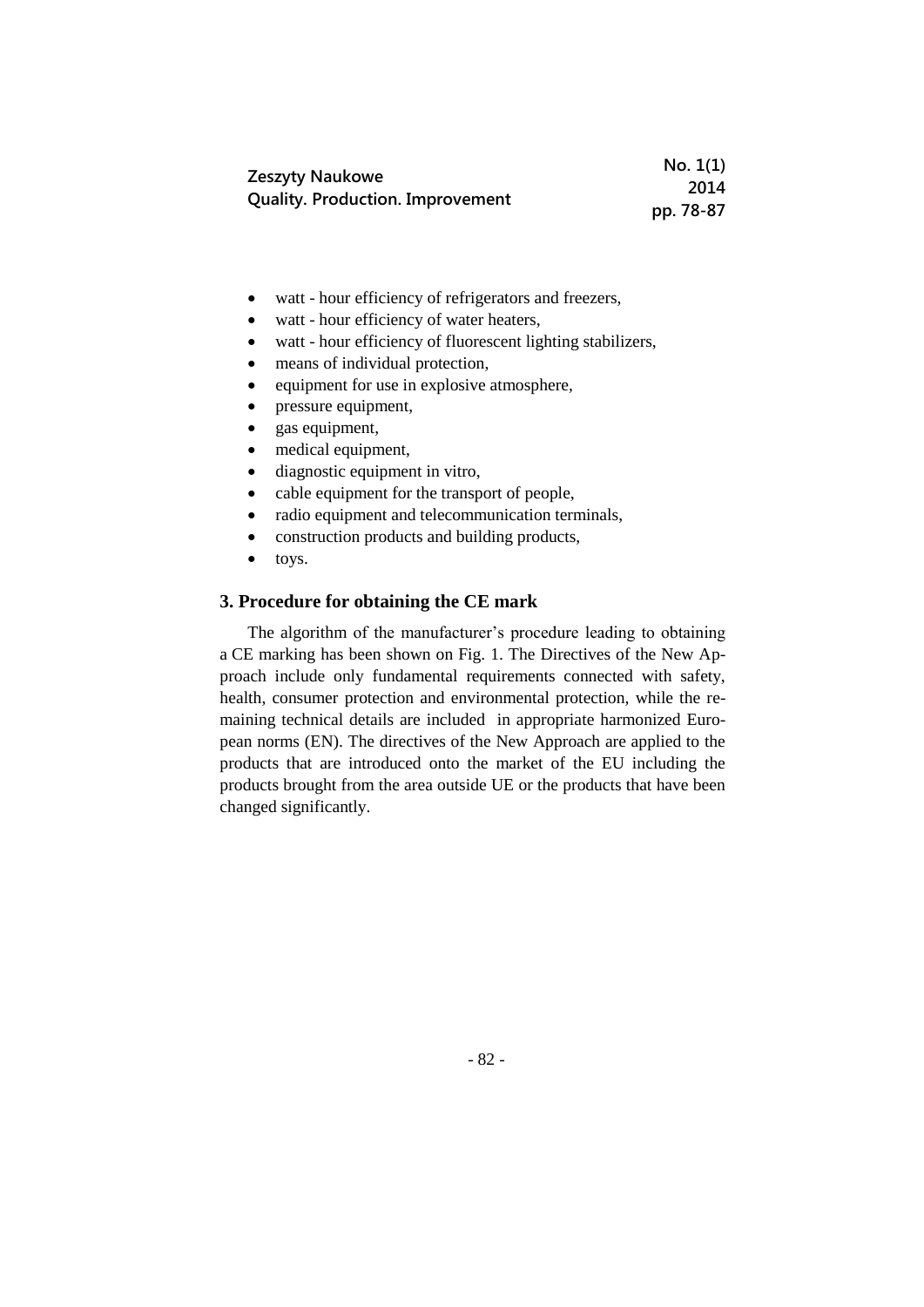|                                         | No. 1(1)  |
|-----------------------------------------|-----------|
| Zeszyty Naukowe                         | 2014      |
| <b>Quality. Production. Improvement</b> | pp. 78-87 |



**Fig. 1. The algorithm of producer's procedure procedure leading to obtaining a CE marking.**

*Source: WOSIŃSKI H. 2004*

Each directive of the New Approach must include (GONDEK P. 2004):

- specification of the products which the directive applies to,

- kind of threats that should be eliminated by a given directive,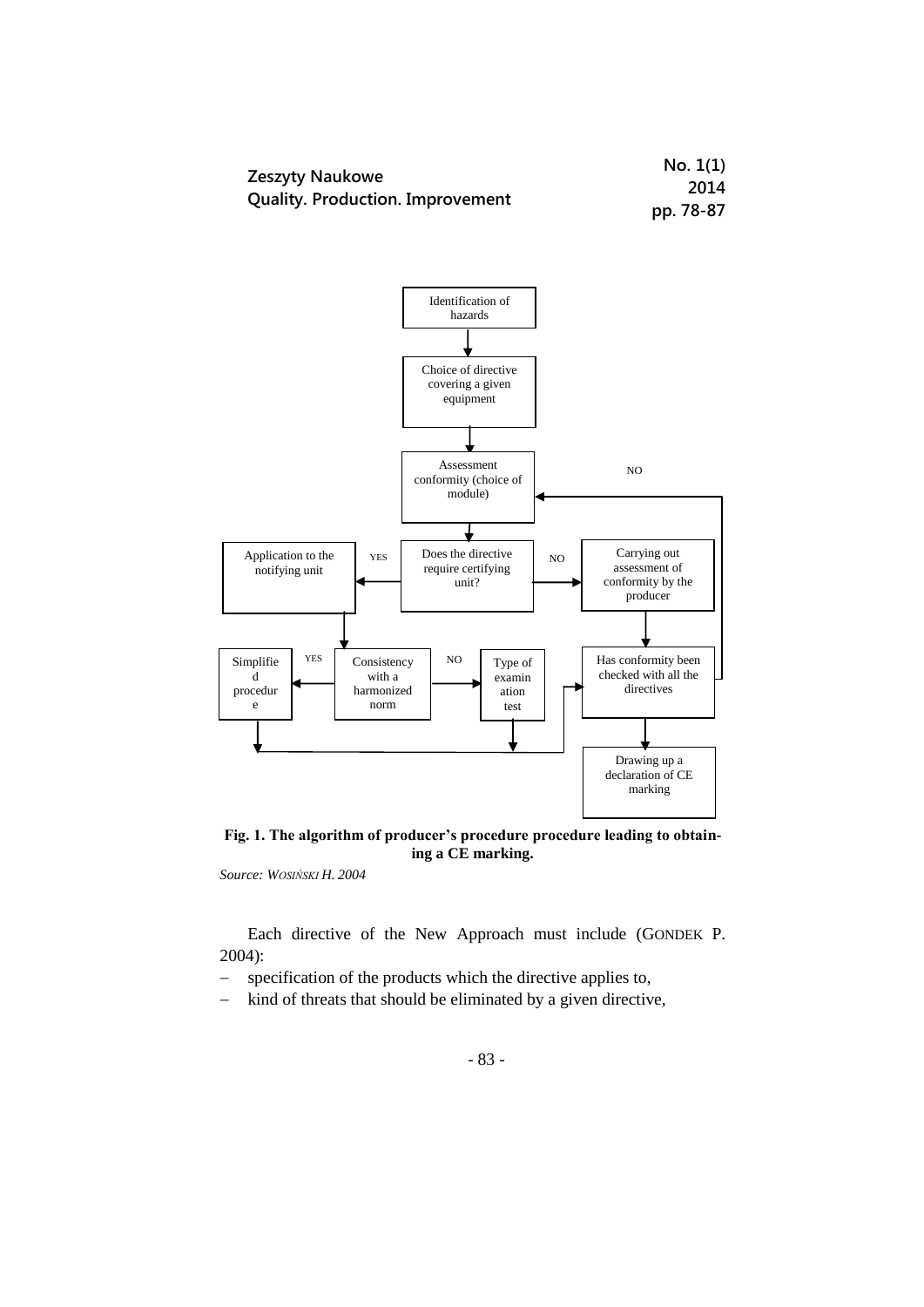|                                                            | No. 1(1)  |
|------------------------------------------------------------|-----------|
| Zeszyty Naukowe<br><b>Quality. Production. Improvement</b> | 2014      |
|                                                            | pp. 78-87 |

- guidelines concerning putting a given product on the market.( The responsibility for putting given products on the market rests on the government of the member state of the UE). The commodity that is covered by a directive of the new approach and does not meet it, cannot appear on the market. In the case of any failures to satisfy requirements, member countries have the right notto put a given product on the market, or to withdraw it once it has already been there.
- clause of a free flow of goods and services in the UE countries that satisfy the required directives without the necessity of secondary certification,
- procedures of conformity assessment which are based on the decisions of the UE Council regarding procedure modules of conformity assessment for the production line of a given product. The modules concern both the stage of design as well as the stage of production of a given product and they are indicated with letters A, B, C, D, E, F, G, H. Formulated in the directives of the new approach procedures of conformity assessment require participation of, the so called, notified unit. Notified units are organizations authorized by the state and registered at the European level but are not, in any way, treated as state organs; they are independent of the producer and the purchaser (they are "the third party"). Notified units must represent a high technical level, employ high-class specialists. Those units are subject to accreditation by an independent accreditation center. Notified units are employed by the producer, according to his needs, for the assessment of conformity procedure. The producer may use any notified unit from any EU country. It is worth emphasizing that the activity of the notified unit does not relieve the producer of full responsibility for the product put on the market.

# **4. Summary**

The producer bears full responsibility for marking a product with CE. However, if a notified unit participated in the procedure of conformity assessment, then next to CE marking on the product there must be placed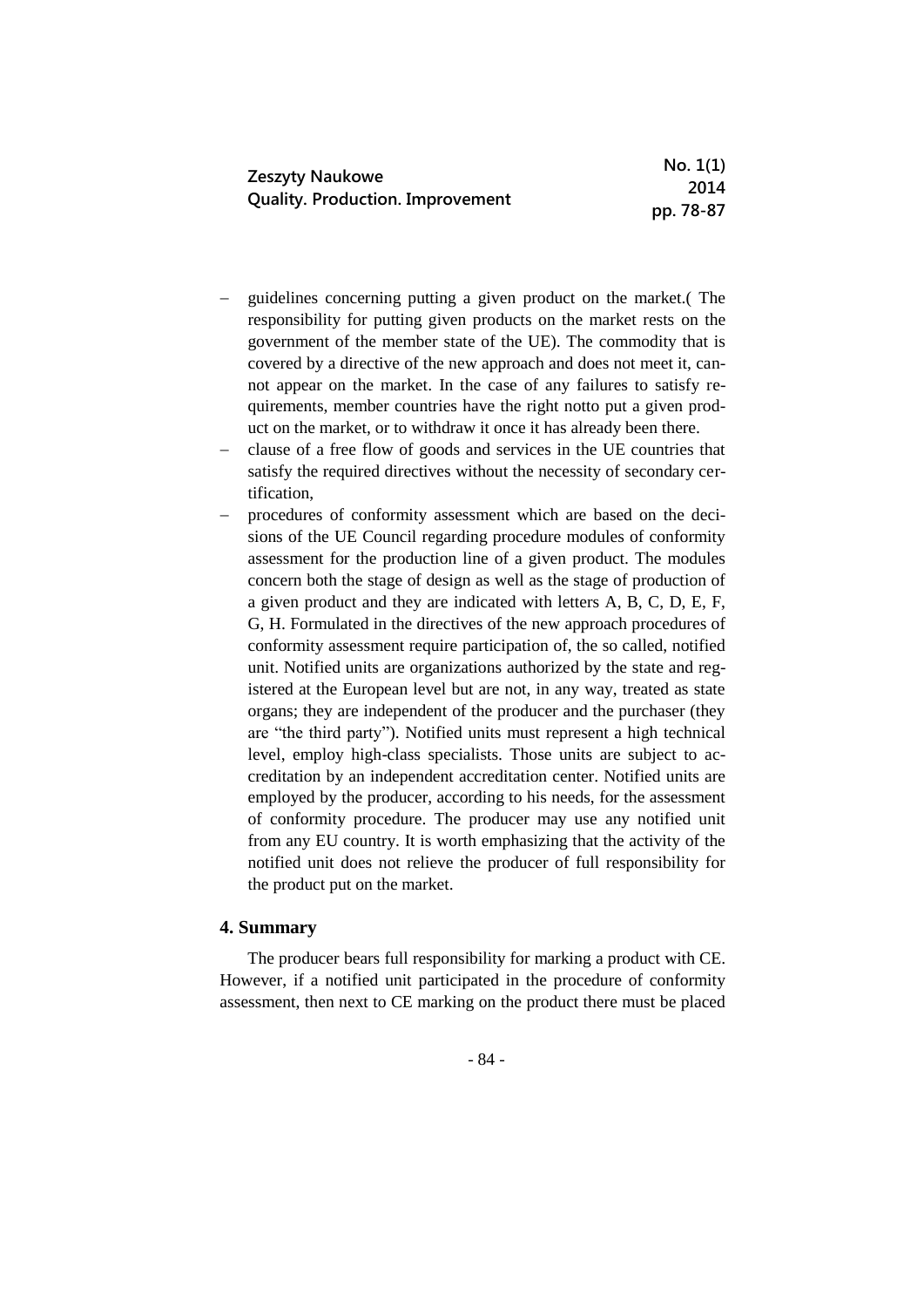|                                         | No. 1(1)  |
|-----------------------------------------|-----------|
| Zeszyty Naukowe                         | 2014      |
| <b>Quality. Production. Improvement</b> | pp. 78-87 |

its identification number, which along with other data in the official journal of the European Communities. Those units are subject to accreditation by an independent national accreditation center. The Polish Center of Accreditation has been such a notified unit in Poland since 1 January 2001. The CE is placed on the product, packaging of technical documentation by the producer, importer or authorized representative of the producer. According to the requirements of the new approach directive each producer id obliged to draw up technical documentation for a given product. Each directive defines what should be included in the documentation of the product. The producer is obliged to store technical documentation for 10 years since the introduction of the last batch of the product or service on the market. Directives of the new approach define which modules should be employed in the procedure of putting CE marking on definite products. A directive can specify even several modules which are applied for the products covered by it and there are also given the criteria that the producer should take into account when choosing a definite module.

As an example there can be given the directive referring to nonautomatic weighing equipment. It results from it that the devices produced individually have to be tested according to module G while those produced serially are subject to the procedure  $B + D$  or  $B + F$ . Each directive of the new approach includes the following elements:

- range indicates the area in which given articles can be used or, which they are assigned to,
- general decisions relating to the introduction of articles into turnover - the directives oblige the member countries to assure that in the turnover there may be exclusively the articles that do not pose hazards to health, life or the environment,
- basic requirements concern the features of safety, they determine the aims the product has to fulfill,
- way of proving conformity with the basic requirements-providing by the manufacturer (supplier) conformity of the article with the basic requirements through consistency of the article with the European harmonized norm (published in the Official Journal of the European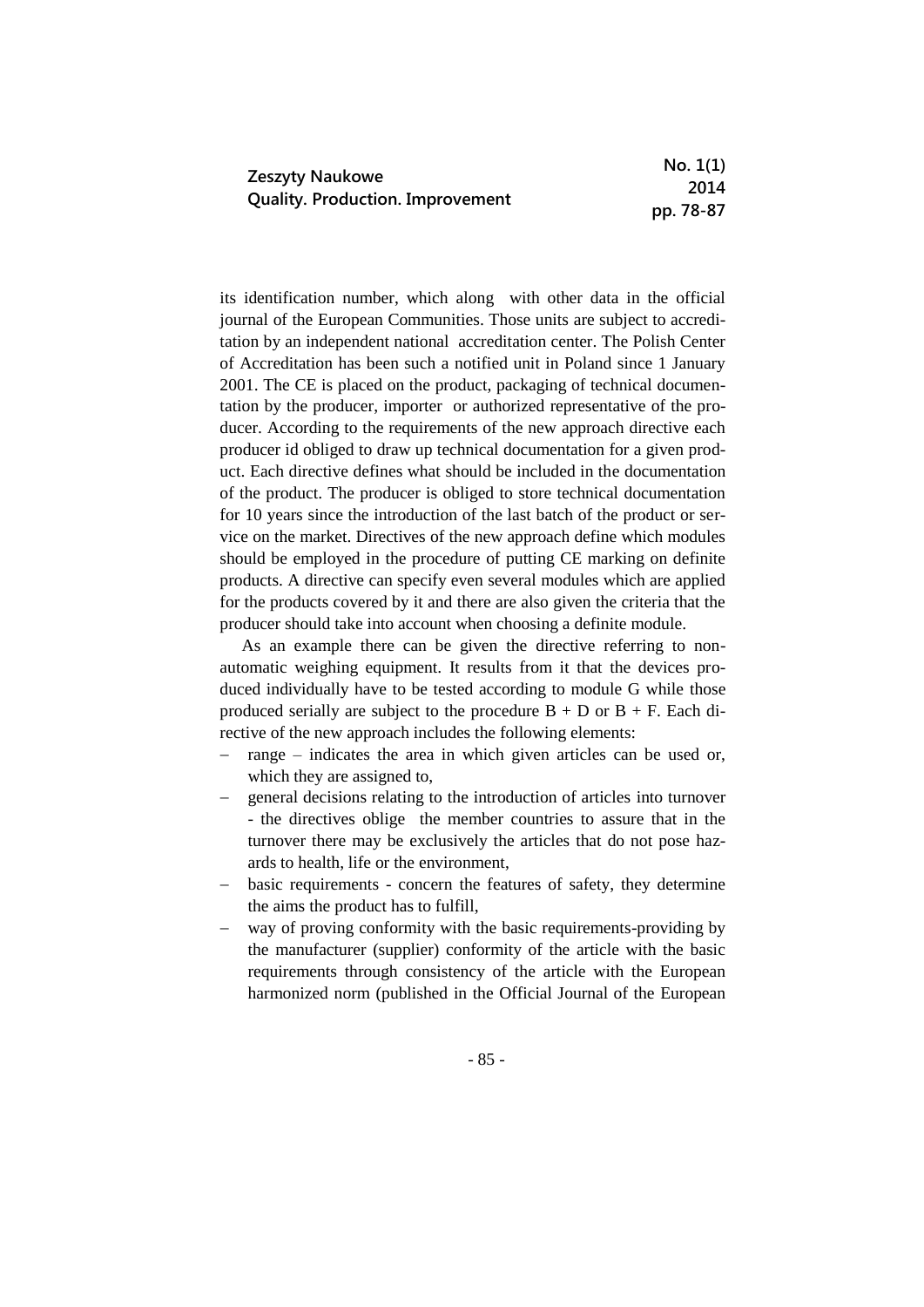|                                         | No. 1(1)  |
|-----------------------------------------|-----------|
| <b>Zeszyty Naukowe</b>                  | 2014      |
| <b>Quality. Production. Improvement</b> | pp. 78-87 |

Union). Thanks to showing by the manufacturer consistency with the basic requirements by means of conformity with the harmonized norm it is possible to avoid making reservations concerning the assessment of the product by the units supervising the market.

- required procedures of assessment conformity**-**every directive describes the procedure according to which the manufacturer or importer should proceed in order to prove appropriate authorities the conformity of the articles introduced to the market with the basic requirements. The procedures are based on the modules established by the Council of the European Communities and marked with letters A to H, including such elements as.: declaration of conformity, assurance of the production quality, assurance of the product quality, individual control of the article, full assurance of the quality.
- CE marking is addressed to the units supervising the market. CE mark is placed at the exclusive responsibility of the producer who is legally responsible for the consistency of the product with the directive.
- CE mark is a confirmation that all the proofs verifying the conformity of the product with the directive have been gathered.
- CE marking must be placed on product or its tag, it must be legible and irremovable. After Poland's joining the European Union industrial products are subject to a free flow on the common European market if they have a Union CE mark. Without CE marking the products of the Polish producers will not be sold on the Union markets as well as on the domestic market. In the case of the producer having its headquarters outside the UE his obligations and liabilities resulting from the directive and CE marking are taken over by the quthorized representative, but in the case of his lack – by the importer.

#### **Bibliography**

1. BORKOWSKI S., ROSAK-SZYROCKA J. 2009. *Procedury uzyskiwania znaków jakości*, Wydawnictwo Politechniki Częstochowskiej, Częstochowa.